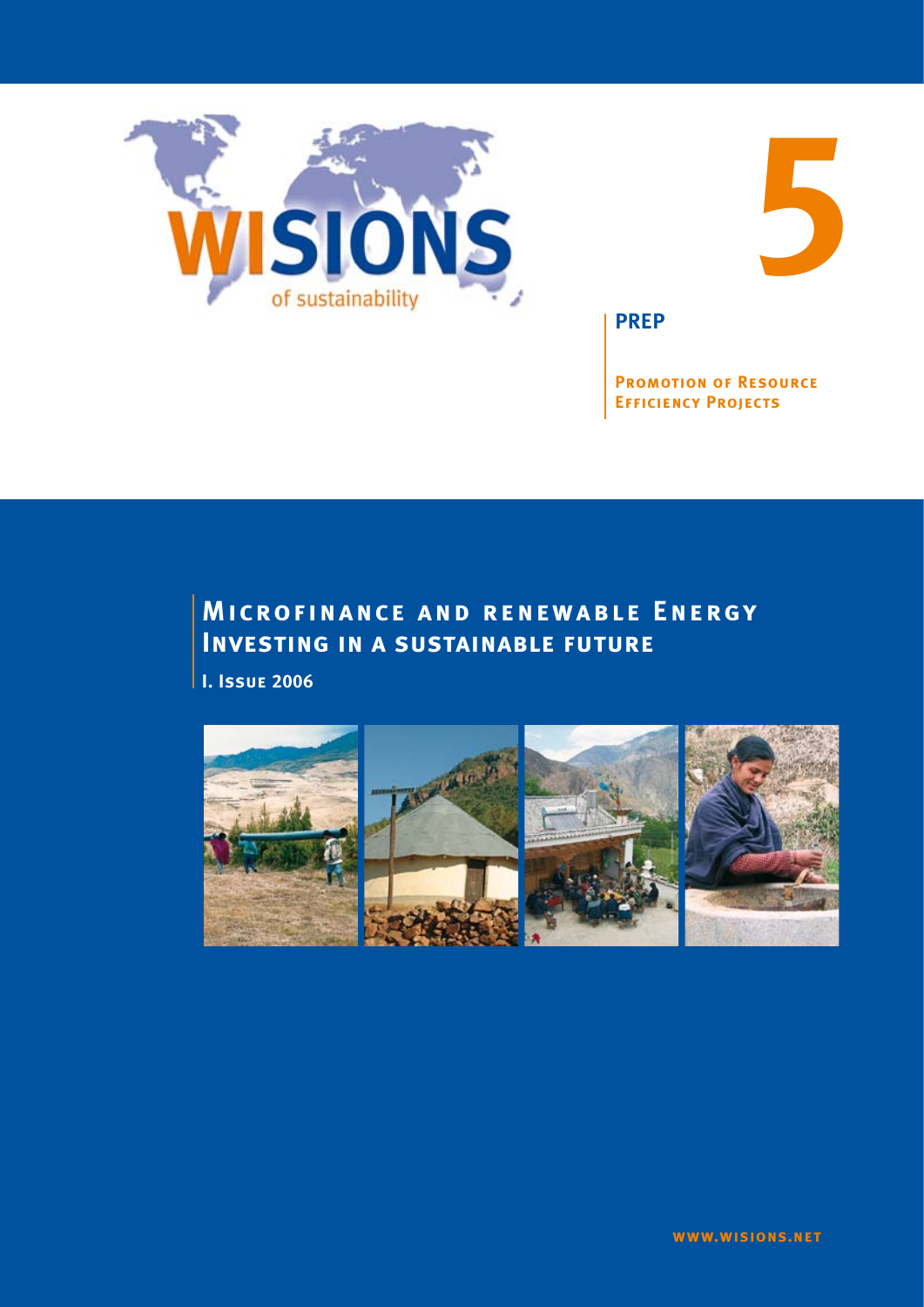### **WISIONS** Sustainable Development is possible

**WISIONS** is an initiative of the Wuppertal Institute for Climate, Environment and Energy, carried out with the support of the Swiss-based foundation Pro-Evolution, to foster practical and sustainable energy projects.

Sustainable development is possible. Numerous innovative and valuable contributions from different countries, fields and institutions have shown that an appropriate reconciliation of economic, ecological and social factors is not unrealistic utopia. We have made a promising start, but the greatest challenge still facing us in the 21st century is to learn how to use the world's resources more efficiently and in an ecologically sound and socially balanced way.

Progress is being made; however, a dozen years after the UN Conference on Environment and Development in Rio de Janeiro, many people, especially in developing countries, still lack access to resources, clean technologies, and education. At the same time, people's level of resource consumption and means of production remains unsustainable.

To meet global challenges like climate change, water scarcity and poverty, it is necessary to foster projects of potential strategic global importance by supporting them so that they can be implemented locally. Examples of good practice need to be actively promoted to a wider audience.

**WISIONS** promotes good practice in resource efficiency through its publication of relevant successful projects in its Promotion of Resource Efficiency Projects: **PREP**

**WISIONS** also provides consulting and support to ensure the potential seen in visions of renewable energy and energy efficiency can become mature projects through its Sustainable Energy Project Support: **SEPS**



Photo: PhotoDisc

### **SUSTAINABLE ENERGY PROJECT SUPPORT – SEPS**

Realistic concepts and visions of effective sustainable energy projects exist, but the necessary implementation sometimes fails. The key objective of **SEPS** is to identify projects with the real potential to be of strategic importance in the renewable and efficient use of energy. By providing technical and other forms of support, **SEPS** seeks to overcome existing barriers and will help clean and efficient energy become commonplace. The most promising renewable energy and energy efficiency concepts are selected using transparent analysis based on internationally recognised criteria. Once a project is selected, **SEPS** can provide additional guidance and support, for example:

- $\blacksquare$  practical expert advice and knowledge transfer for effective implementation
- $\Box$  potential financial support to assist with project implementation
- quidance and support for obtaining additional funding
- $\blacksquare$  promotion to relevant institutions, decision makers and scientists
- $\blacksquare$  publication on www.wisions.net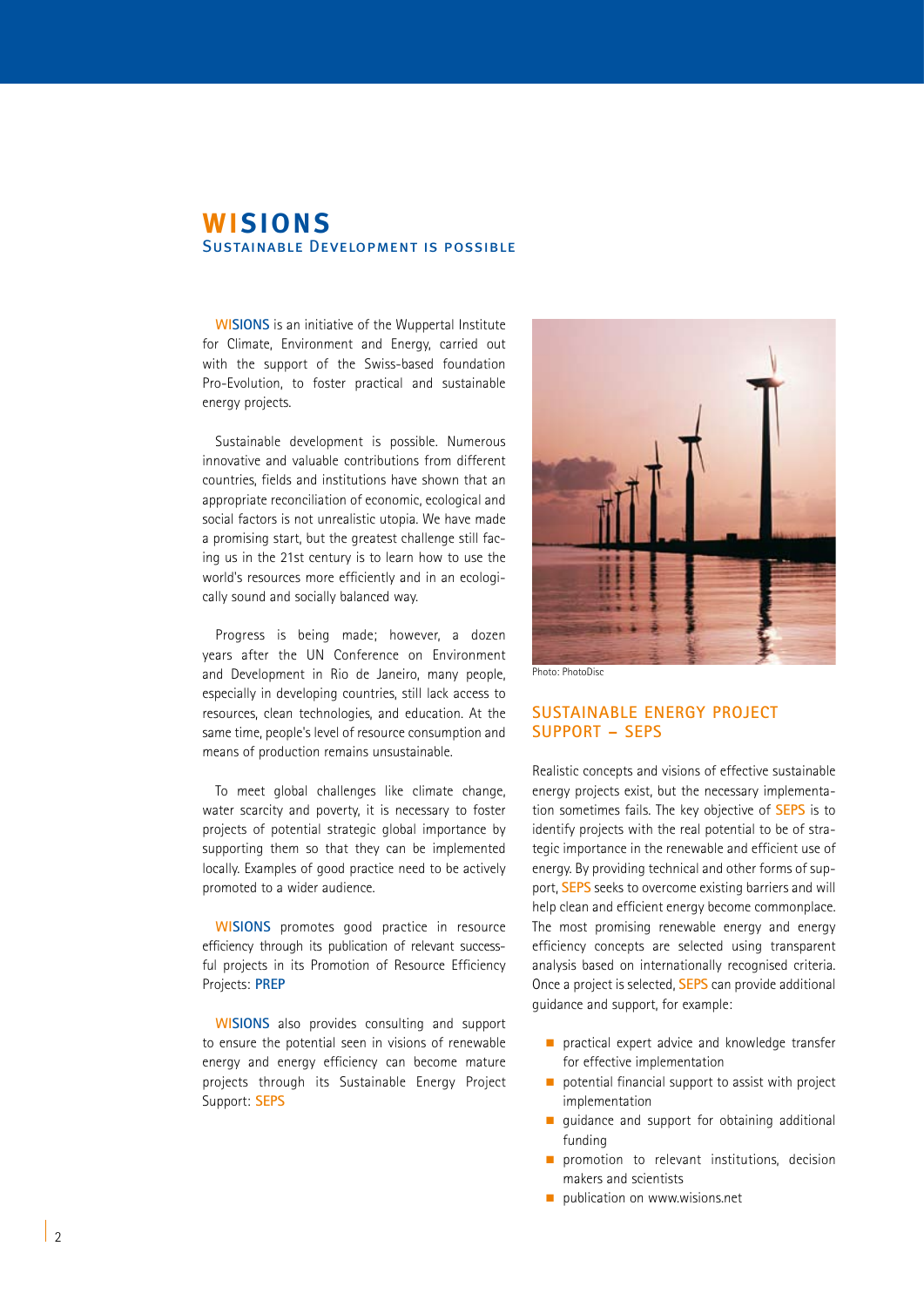### **Microfinance and renewable Energy** Investing in a sustainable future

Studies carried out by the United Nations (UN) show that of the 4 billion people who live on less than 1,400 USD a year, only a fraction have access to basic financial services. Microfinance is one promising way to bridge this gap. It is not development aid but self-help assistance and microfinance institutions benefit from providing micro credits. Supporting the importance of access to microfinance, the UN designated the current year, 2005, as the 'International Year of Micro Credit'.

Originally, microfinance focused on the provision of very small loans to very poor families to help them undertake productive activities or grow their small business. Nowadays, with the realisation that the poor and the very poor, lacking access to traditional formal financial institutions, require a variety of financial products, microfinance has come to include a broader range of services (credits, savings, insurance, etc.).

This **WISIONS** topic will focus on the microfinance of renewable energy systems. Some people equate energy only with lighting, television and other "quality of life" benefits. However, while improved energy services do have many quality of life benefits, the productive use of electricity can also help reduce poverty — leading to increased profitability and productivity for micro, small and medium enterprises, and cottage industries.

The remoteness of rural locations usually makes an expansion of the electricity supply in those areas through a centralised grid system difficult; therefore people not connected to the grid often rely on expensive fossil fuels such as diesel and kerosene. In remote areas, people often do not have the financial means to afford renewable energy.



Photo: PhotoDisc

In this brochure, **WISIONS** focuses on the micro financing of renewable energy systems. **WISIONS** presents projects from Peru, South Africa, China and Nepal that have been successfully implemented, with the intention of further promoting the particular approaches used by these projects. Using a key number of internationally accepted criteria, the main consideration for the selection of the microfinance projects was the inclusion of renewable energy technologies like solar/photovoltaic systems, wind energy and hydropower biogas used for cooking, lighting, power telecommunications equipment, radio, television, household electrification, health clinics, water pumping, milling and grinding, water disinfection, fencing, computer education, machinery operation, etc. in households or businesses.

All projects that fulfilled **WISIONS** application criteria were independently reviewed, and four of these, with the potential to make a significant impact on global energy and resource efficiency, are published in the following pages. **WISIONS** is pleased to present good practice examples from ambitious projects which have been successfully implemented on different continents. All of these projects are appropriate within their local context and have been developed to a level which meets **WISIONS**

selection criteria. Although uniquely designed for a particular setting and problem, the projects presented can be adapted to different situations or can provide valuable information from their implementation phase. Links to the illustrated good practice examples shown in the brochure, as well as a couple of other issue-related projects, are available on www.wisions.net

The selected projects are not intended to represent the only possible directions to take in the field of microfinance and renewable energy but they do demonstrate promising approaches.



Photo: PhotoDisc

The next **PREP**-brochure, following the same objectives, namely to collect, evaluate and promote good practice examples, will highlight the issue of "Energy in Schools".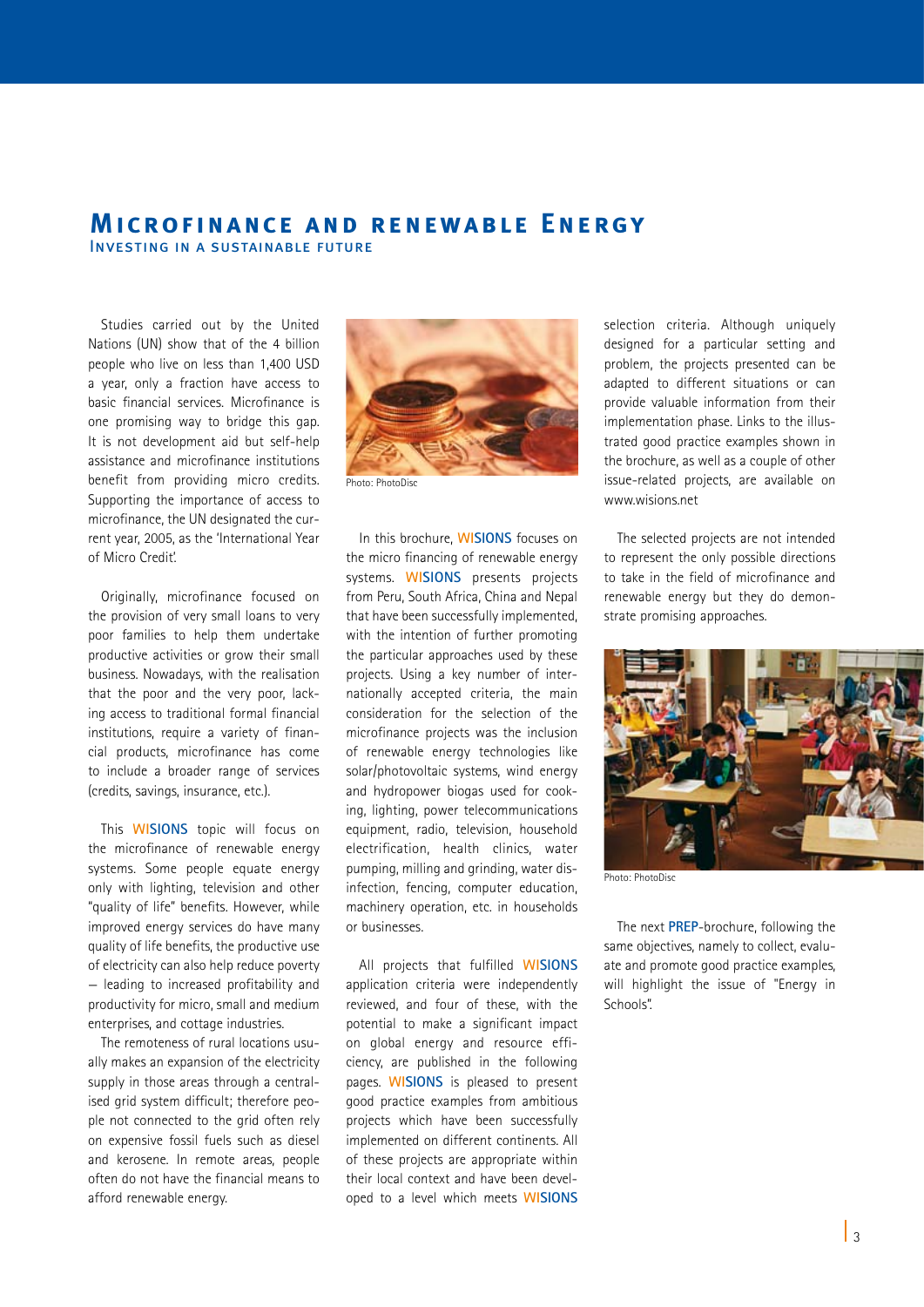## **Revolving Fund for the Implementation of Small Hydro Schemes**

### **Location:**  Peru

**Project's Aim:**  Improve living standards

### **Technical Answer:**

Revolving fund for the implementation of small hydro schemes



Photo: Soluciones Practicas

The objective of the project is to improve the living standards of the rural population in Peru by implementing Small Hydro Schemes (SHS), forming sustainable electricity services and promoting the productive use of energy. Its purpose is to promote a financial model that combines subsidised credits with technical assistance and an appropriate management model. The project is aimed at meeting small energy requirements in isolated rural areas that are impossible to serve with conventional electricity grids.

The project is based on two agreements with the Inter-American Development Bank. Under the first agreement for the period between 1992 and 1998, ITDG (Intermediate Technology Development Group), now called Practical Action, received a reimbursable contribution of USD 400,000 to establish the "Revolving Fund". A second agreement was signed in 2000, increasing the revolving fund by USD 200,000 and recommending the establishment of new management models and the promotion of productive and business activities capable of generating employment and income.

The financial model with the "Revolving Fund" combines a soft loan that includes technical assistance with joint financing by different institutions. The beneficiaries are farmers, small rural businessmen,

communities, a producers' association, etc. A loan of up to USD 50,000 can be obtained for the construction of a SHS at a 10 per cent interest rate, repayable over a period of up to five years.

The management model is based on the efficient management of the service and active participation of the local population. The model consists of the owner of the SHS (the community and/or the municipality) handing it over to a private local enterprise under a detailed medium or long-term contract with clear and specific terms of reference that respect the current legal framework. The model therefore requires three main agents: the owner, the users and the local enterprise.

### **BENEFITS**

In general, the implementation of SHS has both replaced and prevented the installation of diesel systems, which is a more affordable technology for rural populations. The  $CO<sub>2</sub>$  emissions from burning fossil fuels has, therefore, been reduced. In addition, the use of electricity has replaced the traditional use of candles and kerosene burners that not only contaminated people's homes but were also health hazards.

21 towns now receive electricity from SHS. The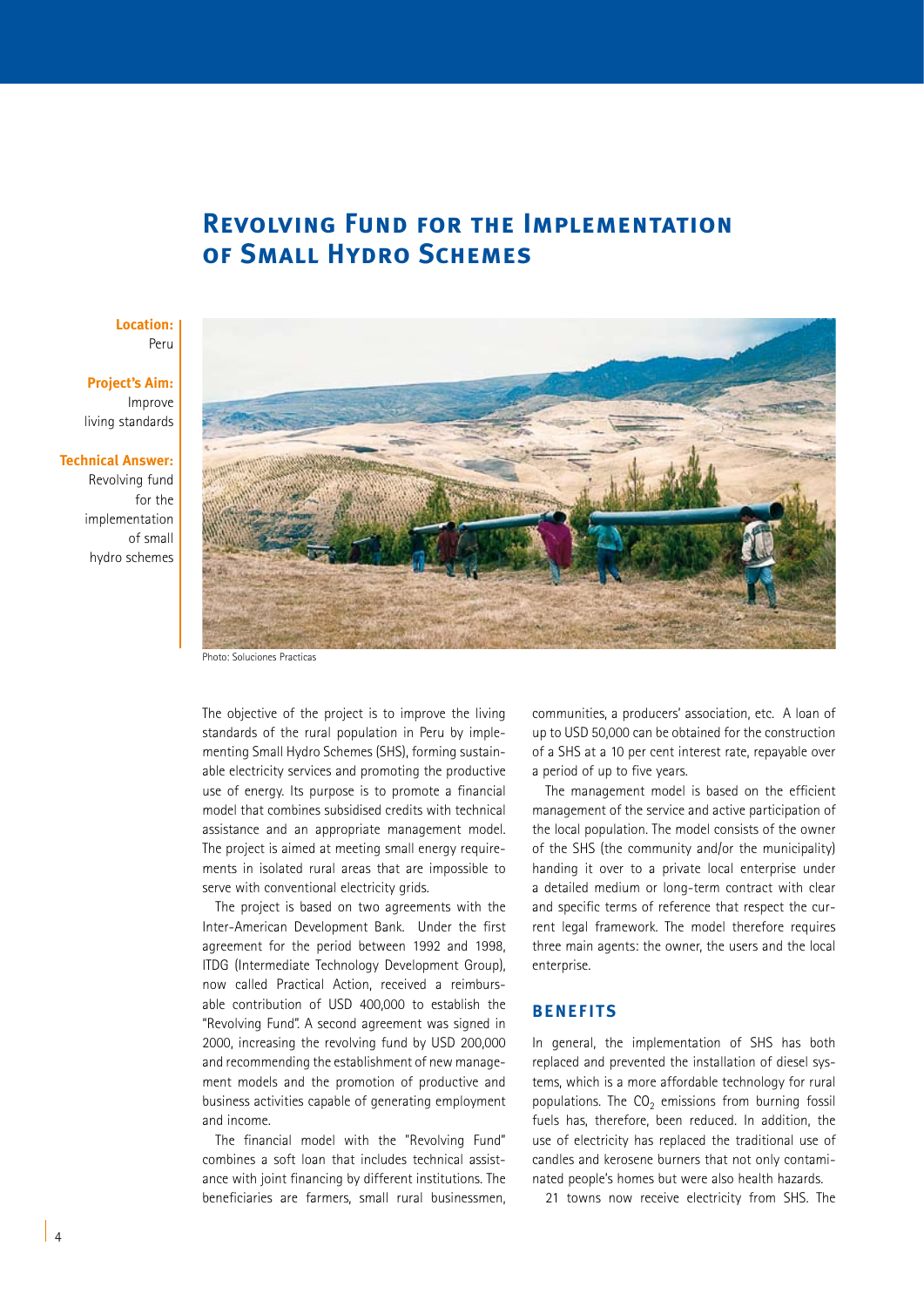electricity service management was created and reinforced and the technology for manufacturing SHS equipment was developed and transferred to small local manufacturers; local technical skills were also improved.

More than 200 new small businesses were created, which increased the population's income by one third. There is a positive impact on the social capital, defined as the capacity to act in an organised and co-operative manner, particularly in cases where the management model has been put into practice.

### **SUSTAINABILITY**

Out of 28 SHS, 23 are operating and the rest have temporarily stopped for maintenance purposes or to complete their construction. No technical problems have been reported; the oldest scheme has been operating for over 10 years.

Organisation and training are important aspects of the management model. In fact, they are just as important as the implementation of the system, if not more so, as the future of the system largely depends on good organisation and training. Four successful schemes, the oldest of which has been operating since 1998, cover their operating and maintenance costs and keep a reserve fund for equipment replacement purposes.

### **TECHNOLOGY**

Many schemes use existing irrigation facilities, no reservoirs or large water tanks are required and the turbine-driven water flows back into the river downstream.

The following technological packages are ready to be transferred: Pelton and axial turbines, as well as the use of induction generators.

### **FINANCIAL ISSUE S**

A value of approximately 2,621 USD/kW was established, including pre-investment costs and working capital. The investment per family is estimated at USD 1,352. A study of a sample of projects implemented by the government reveals an investment of more than 5,000 USD/kW.

The average pre-investment cost per SHS is estimated at USD 14,885, which is a significant percentage of the total cost of the SHS.

Currently, the revolving fund consists of about USD 600,000; 31 loans worth USD 880,000 have been granted for 28 SHS and 50 single-family photovoltaic schemes, and more than 2,000 rural families have benefited from the project.

### **OBSTACLE S**

The main barriers encountered by the project were the limited payment capacity, loan guarantee restrictions, changing political aspects and the lack of an adequate legal framework.

In order to overcome these barriers. co-ordinated work was carried out with local and regional governments, government social aid programmes, co-operation institutions and the population in general, with a view to joining efforts to raise co-financing funds.

 Furthermore, rural dwellers have no legal title deeds to their properties (the main source of loan guarantee); therefore efforts were made to formally register their properties so that they could become credit subjects with access to the credit of the Revolving Fund or to any other commercial credits.



Photo: Soluciones Practicas

### **RE PLIC ABILIT Y**

It would be possible for this project to be replicated both within the region and in other parts of the world. However, the existing legal framework in each country, the rural population's level of income and the expansion plans of the national electricity grid must be taken into consideration.

It is important to identify and evaluate the local technical capacity for manufacturing equipment and providing technical assistance. If that capacity does not exist, the technology could be transferred to small manufacturers and training could be provided to technicians and professionals.

### **CONTACT SOLUCIONES PRÁCTICA** ITDG Tecnologías desafiando la pobreza

**Practical Action Peru** Saul Ramirez e-mail: Rescobar@ solucionespracticas.org.pe URL: www.solucionespracticas.org.pe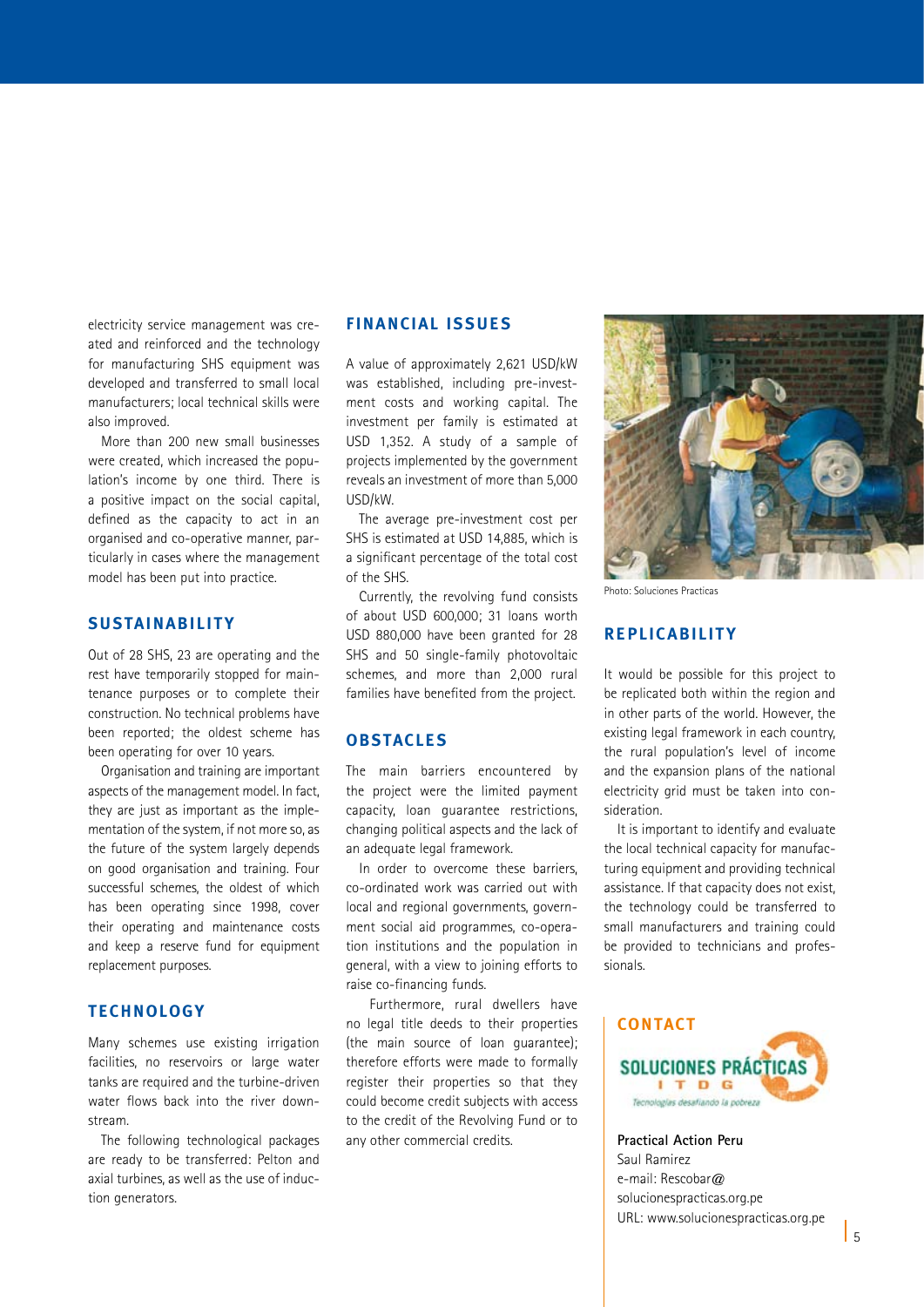# **SWITCH ON - DEMONSTRATION OF RURAL Housing Energisation**

#### **Location:**

KwaZulu Natal, South Africa

#### **Project's Aim:**

Establish sustainable energy in rural communities

### **Technical Answer:**

Create local energy supply and service



This project began in April 2002 with the aim of demonstrating how non-grid energy sources can be used as a means of providing sustainable energy to rural communities, thereby making a significant contribution to climate change mitigation. It involved establishing a rural business in order to make an energy package available to residents of a remote valley in KwaZulu Natal, South Africa. Four members of the targeted local community were carefully selected and trained in the skills necessary to operate a rural energy business. The brand name given to this business was "Switch On" and it is now registered as a Section 21 company. The project finished at the end of February 2004, but the Switch On business continues to serve the local community with ongoing support from Parallax.

The overall goal of the project was to show the extent to which energisation of rural communities can limit the negative contribution of energy use to climate change whilst offering a means for sustainable development. It aimed to determine whether a user-owner model of energisation was effective in the rural South African context, and whether it could be implemented on a commercial basis. A successful demonstration would provide the evidence necessary for widespread replication.

This project was intended as a first phase towards the ultimate goal, since provision of energy for household use was the focus at this stage. Each energy package offered consisted of a solar home system and a stove with bottled LPG gas. Residents who accepted the offer effectively became the owners of these energy packages by means of a special finance agreement, which involved the repayment of an agreed monthly sum over a three-year period.

### **BENEFITS**

The establishment of the Switch On business in this rural community has provided immediate direct and indirect benefits such as improved access to credit and banking facilities, and has begun to contribute to sustainable economic development.

Prior to the project intervention the largest fuel source used in the community was wood, most of which was collected from the surrounding environment. The introduction of LP Gas for cooking, as well as the solar home systems, has significantly improved



Photo: a Switch On installation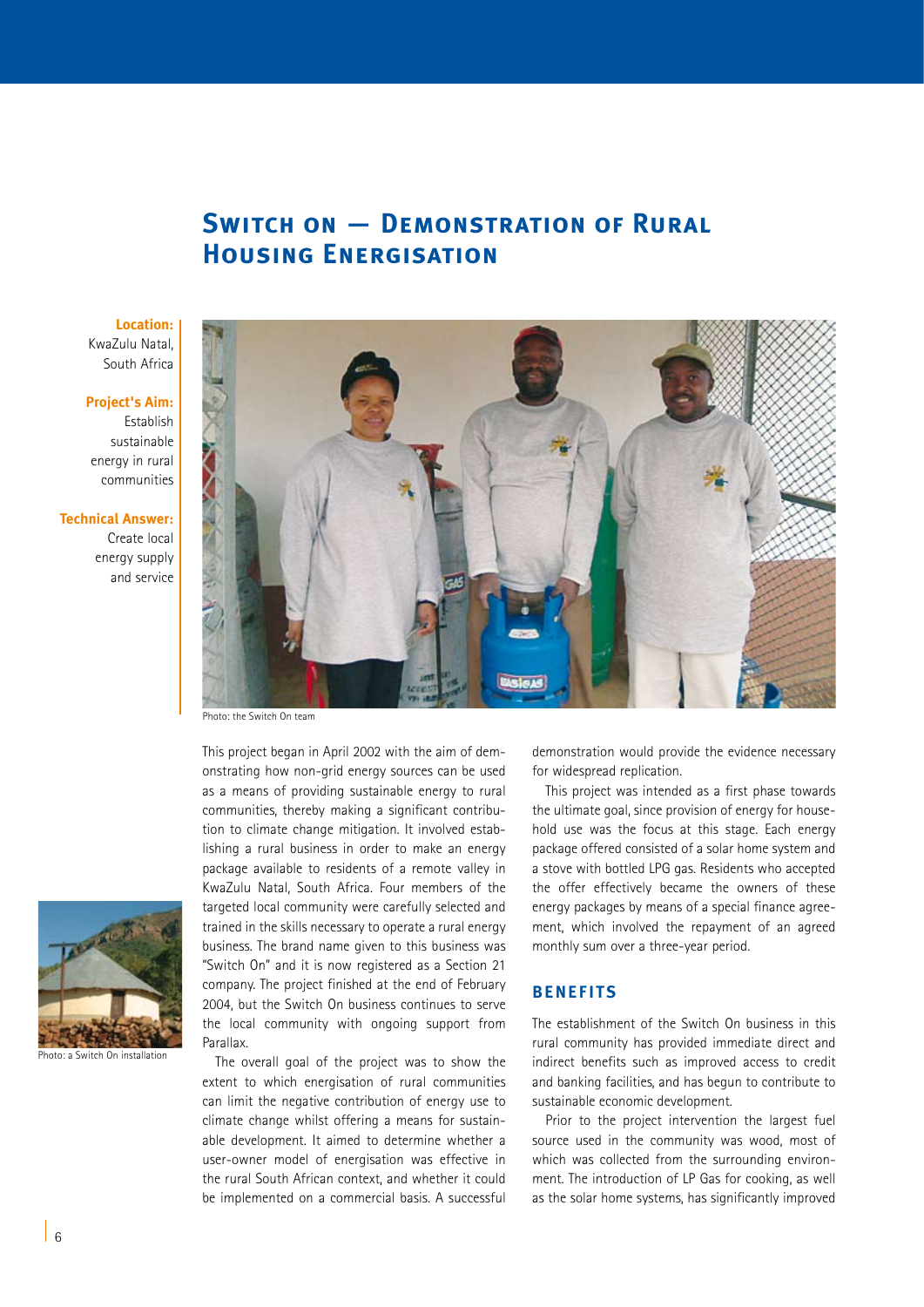the environment of individual households as well as creating the potential for regional and global benefits.

Emissions from fires have been reduced, improving health; deforestation has reduced due to a lower demand for fuel wood; and carbon dioxide emissions are much lower with the new fuel sources.

### **SUSTAINABILITY**

The local business, Switch On Energy Services, which was established during the project has been formally registered as a South African Section 21 community business. It has continued to operate since the end of the project in March 2004. However, without expanding the customer base, the business will not have sufficient income once the existing customers have completed their repayments. A further one-off investment is necessary to ensure the long-term sustainability of Switch On.

### **TECHNOLOGY**

The technology used for electrical and thermal energy needs is proven and is maintained by the local business, with the main components having a life expectancy of over 10 years.

### **FINANCIAL ISSUE S**

The total cost of the project was about USD 170,000 over 2 years. This paid for the set-up costs of the business and for the management time of the project partners to establish the demonstration model. This time cost would be greatly limited in any replication of the model. 90 customers were supplied during the project, repaying approximately USD 800 per system. These repayments provide

capital for investment into additional systems.

The project in isolation is not commercially viable. However, having demonstrated the model, this could be replicated in other regions of South Africa or in other countries without the time cost for project management and could be a sustainable operation.

Funding was provided by USAID through the South African Department of Environmental Affairs and Tourism. The local municipality of uBuhlebezwe also provided funding in kind, with support for community meetings. Finance for the ongoing operation is provided from customer income. Further finance is being sought to fund the additional investment required by Switch On to establish a market base of sufficient size to allow the continuation of the business after current customers have completed their repayments.

### **OBSTACLE S**

Some of the key obstacles were:

- $\blacksquare$  The need for all groups, including traditional and elected leaders, to buy into the project.
- **n** Finding an affordable system that provided modern energy supplies.
- $\blacksquare$  Maintaining the security of installed systems.
- Customers using the batteries provided to charge other appliances (not only the solar systems).
- $\blacksquare$  The cost of supply & distribution in rural areas with little infrastructure.

Some of the actions undertaken to help overcome these obstacles:

 $\blacksquare$  Considerable time was spent before installation to identify an appropriate location with supportive stakeholders.

- $\blacksquare$  An affordable payment rate for the local community was calculated.
- **n** Alarms were installed to the systems to prevent theft.
- **n** Customers were given training when a system was installed.
- **n** Careful logistical planning was undertaken to minimise distances travelled.

### **RE PLIC ABILIT Y**

The main aim of the project was to develop and demonstrate a replicable business model for the supply of basic energy services to poor and remote communities. This approach, based on an ownership financial model, has been successful and has great potential for replication both nationally and internationally.

To help ensure the success of replication, the current Switch On business should ideally expand its customer base (to approximately double according to project estimates) in order to establish a revolving fund of sufficient size to maintain income levels. Establishing several Switch On businesses supported by a single administrative office, thus sharing overhead costs, would also facilitate replication.

The project has continued to attract widespread interest with an ongoing demand for its replication (including formal requests from local municipality ward councillors).

### **CONTACT**

**Parallax — Sustainable Development Solutions** Dean Cooper e-mail: info@parallaxonline.net URL: www.parallaxonline.net

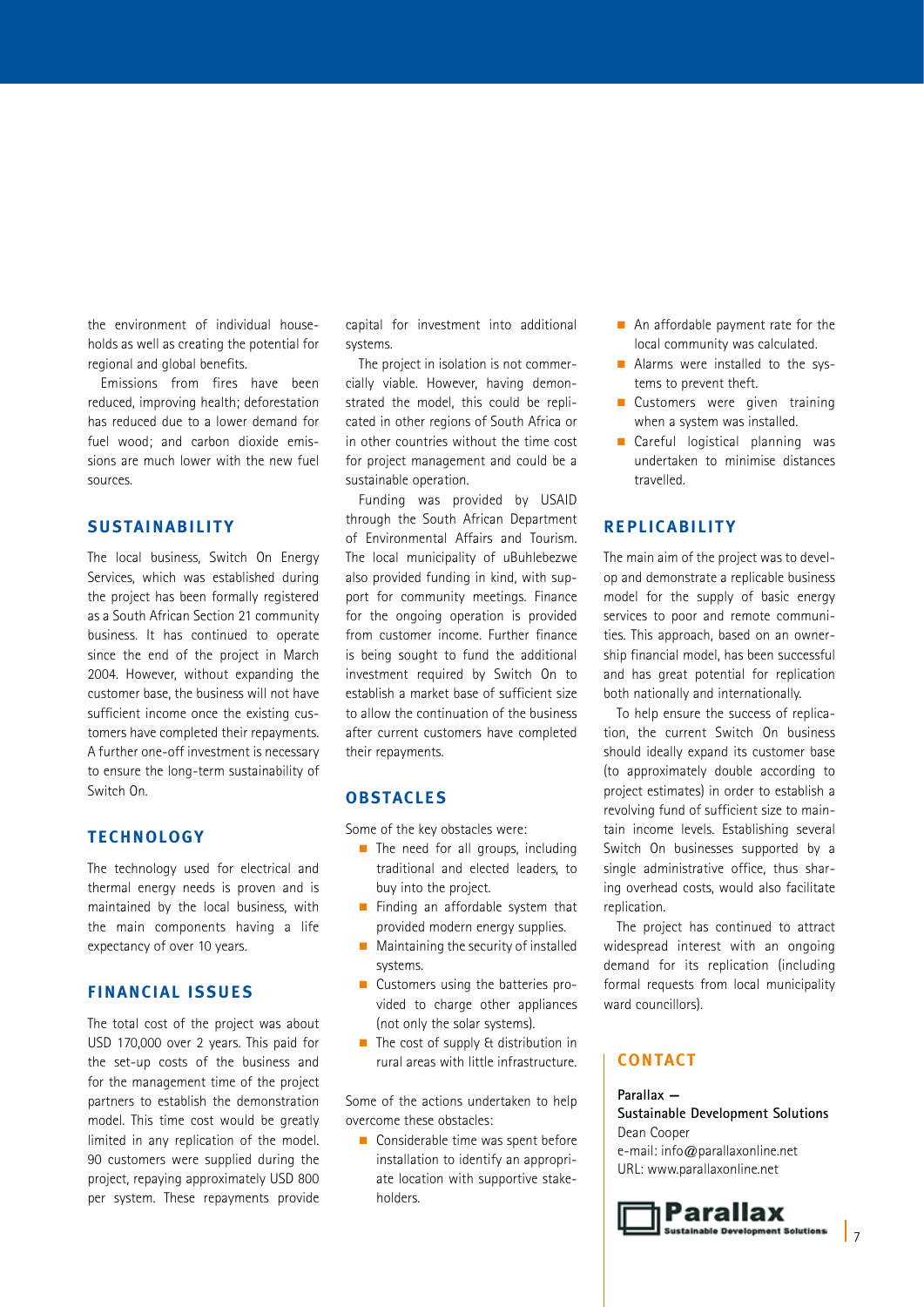# **GREENVILLAGE CREDIT**

A Project of the China Rural Energy Enterprise Development Initiative

**Location:** Yunnan Province,

China

#### **Project's Aim:**

Encourage the use of sustainable energy

**Technical Answer:** 

Develop a new approach to finance





Photo: TNC

GreenVillage Credit provides local villagers with two types of credit: household credit to purchase higher quality sustainable energy systems (energy-efficient and renewable energy systems) and a loan for activities that can generate income using the new and improved energy services, such as vegetable and cashcrop plantations, animal husbandry, tourism services and other activities with sufficient financial return.

GreenVillage Credit is designed to help local communities generate income that can then be used to purchase better energy services by their own means, instead of simply waiting for grants and subsidies. GreenVillage Credit explores a new approach to finance in order to promote economic development and environmental protection in the remote mountain communities.

The project entrusts loan capital to local rural credit co-operatives (RCCs) that serve as a platform for financial operations. The project also provides financial and technical support to member households of the local village associations that install new energy systems and conduct income generation activities.

GreenVillage Credit is a part of UNEP's China Rural Energy Enterprises Development (CREED) project that aims to create a clean energy path in China's Yunnan province and surrounding areas. Supported

by the United Nations Foundation (UNF), CREED offers enterprise development services for local sustainable energy entrepreneurs and support for household credit and income-generation loans.

The Nature Conservancy (TNC) China Program is responsible for the consumer credit and income generation component through GreenVillage Credit in the north-western part of Yunnan Province.

### **BENEFITS**

Average fuel wood consumption by local household in the project area is around 6 cubic meters per year. By targeting 500–600 households in the area, the project expects to reduce consumption by 15,000 to 20,000 cubic meters over the 15 to 20 year lifespan of the installed sustainable energy system.

The sustainable energy installations supported by this project can significantly reduce firewood consumption, with some households reporting a 30–60 per cent reduction, which in turn helps to protect forest resources, better manage watersheds and reduce greenhouse gas emissions.

In addition to the environmental benefit, the GreenVillage Credit provides other social benefits, such as the development of the capacity for income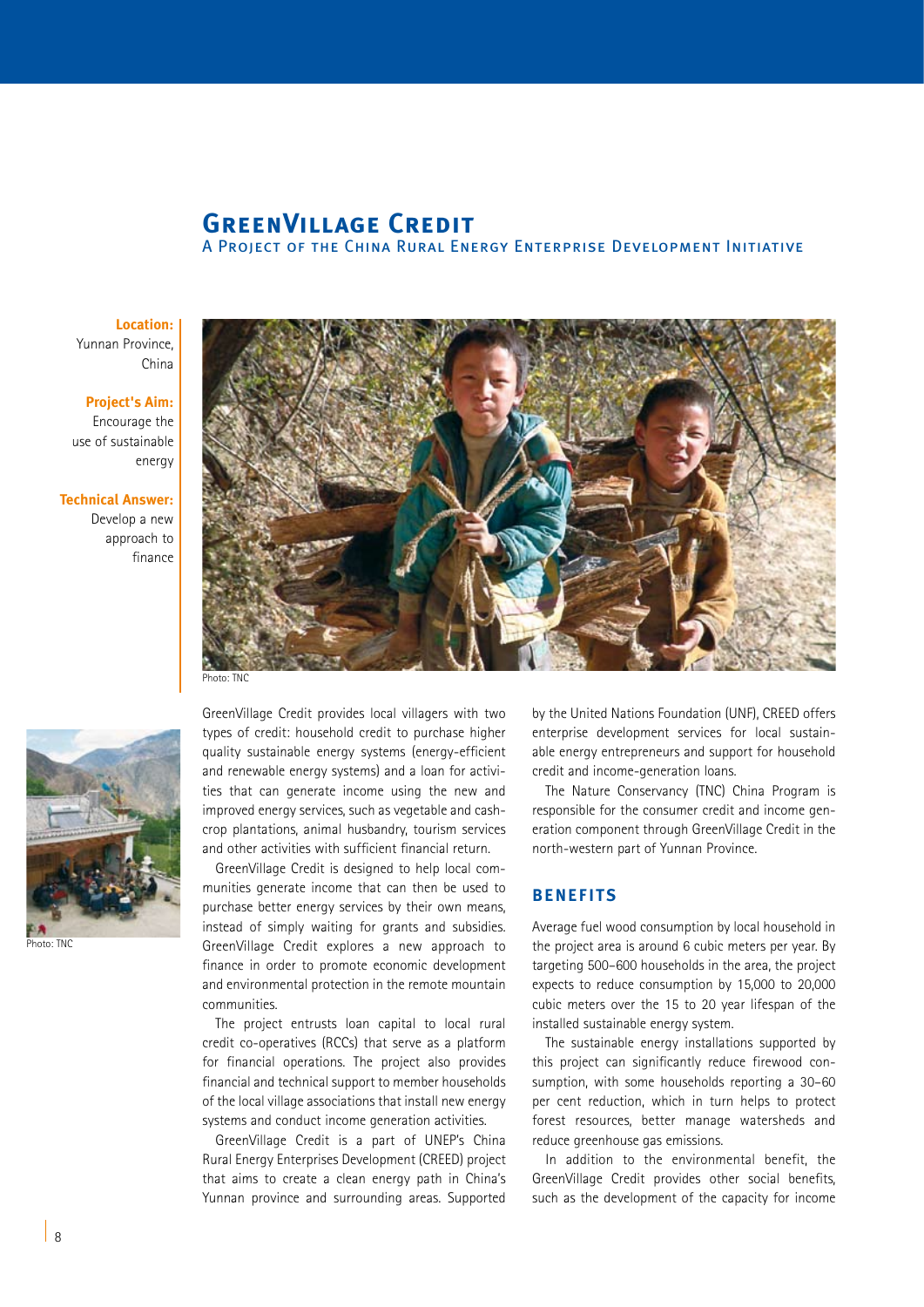generation on a local level, the improvement of local livelihoods and the provision of cleaner indoor air for better health, particularly among women and children.

### **SUSTAINABILITY**

As a means of securing loan repayments to the revolving fund, consumer credit to buy sustainable energy systems is combined with loans for income generation activities. Convinced by the early results of the GreenVillage Credit, the local RCCs have preliminary agreed to provide their capital to the project to scale up the project approach in other villages. One of the aims of the CREED project is to influence existing local financial institutions, such as RCCs, to eventually offer renewable energy finance products as one of their own services.

The project is implemented on-site in partnership with local government, the village association council and RCCs. Demonstration models are installed in target villages to show local people the real costs and long term benefits of sustainable energy. The associated support for income generation activities offers villagers a stronger incentive to pursue the sustainable energy installations that they cannot currently afford.

Although this project has a relatively short time span, it is complemented by TNC's long-term commitment to working with local partners and this alliance enhances the continuity of the project in terms of follow-up technical support after this initial phase.

### **TECHNOLOGY**

The types of sustainable energy installations supported by the project include solar water heaters, commercial fuelefficient stoves, biogas digesters integrated with a greenhouse for raising livestock or growing vegetables, micro hydropower generators, improved cooking stoves, improved fireplaces for room heating, energy-efficient houses or house retrofitting for better fuel efficiency and indoor air quality, and any other sustainable energy systems that reduce environmental impacts and protect biodiversity.

As of October 2005, more than 280 households in Northwest Yunnan have used the support of this project to install sustainable energy devices, including biogas digesters, solar water heaters and improved cooking stoves/fireplaces.

### **FINANCIAL ISSUE S**

The total project budget (February 2004 — June 2007) is USD 668,550, consisting of a revolving fund of USD 400,000 (CREED GreenVillage Credit) and the rest as operational costs for project personnel, sub-contractors and local training to establish efficient and effective project operation.

Although operational for only a short time, GreenVillage Credit has been successfully supporting sustainable energy installations in poverty-stricken remote communities and has demonstrated great aptitude in securing loan repayments and maintaining a revolving GreenVillage Credit fund to cover more communities.

### **OBSTACLE S**

Poor affordability and accessibility to modern energy services in remote rural communities are the key obstacles that prevent individual villagers from changing traditional practices of collecting fuel wood for heating and cooking and from adopting sustainable energy technologies.

### **RE PLIC ABILIT Y**

There is a strong potential to replicate this approach. The design of a revolving fund itself that integrates the installation of sustainable energy systems with support for income generation activities in poor communities is replicable in many similar areas in the world. The project framework has been welcomed by most local communities and positively recognised by local financial institutions, government agencies and other sister NGOs. Existing financial institutions, such as RCCs or microfinance organisations, can be platforms for the financial operations of a revolving fund. In addition, community-based associations to support income generation activities, help assess loan applications and facilitate loan repayments are vital in providing general technical support. These associations can be established relatively easily once the operational framework has been defined.

Communities adjacent to the project villages have showed a strong interest in the GreenVillage approach, and have contacted the project team to discuss the possible expansion of the project to their villages.

### **CONTACT**

**The Nature Conservancy China Program** Zuzhang Xia (Mr) e-mail: zxia@tnc.org

**United Nations Environment Programme (UNEP)** Aki Maruyama e-mail: aki.maruyama@unep.fr

Project URL: www.c-reed.org

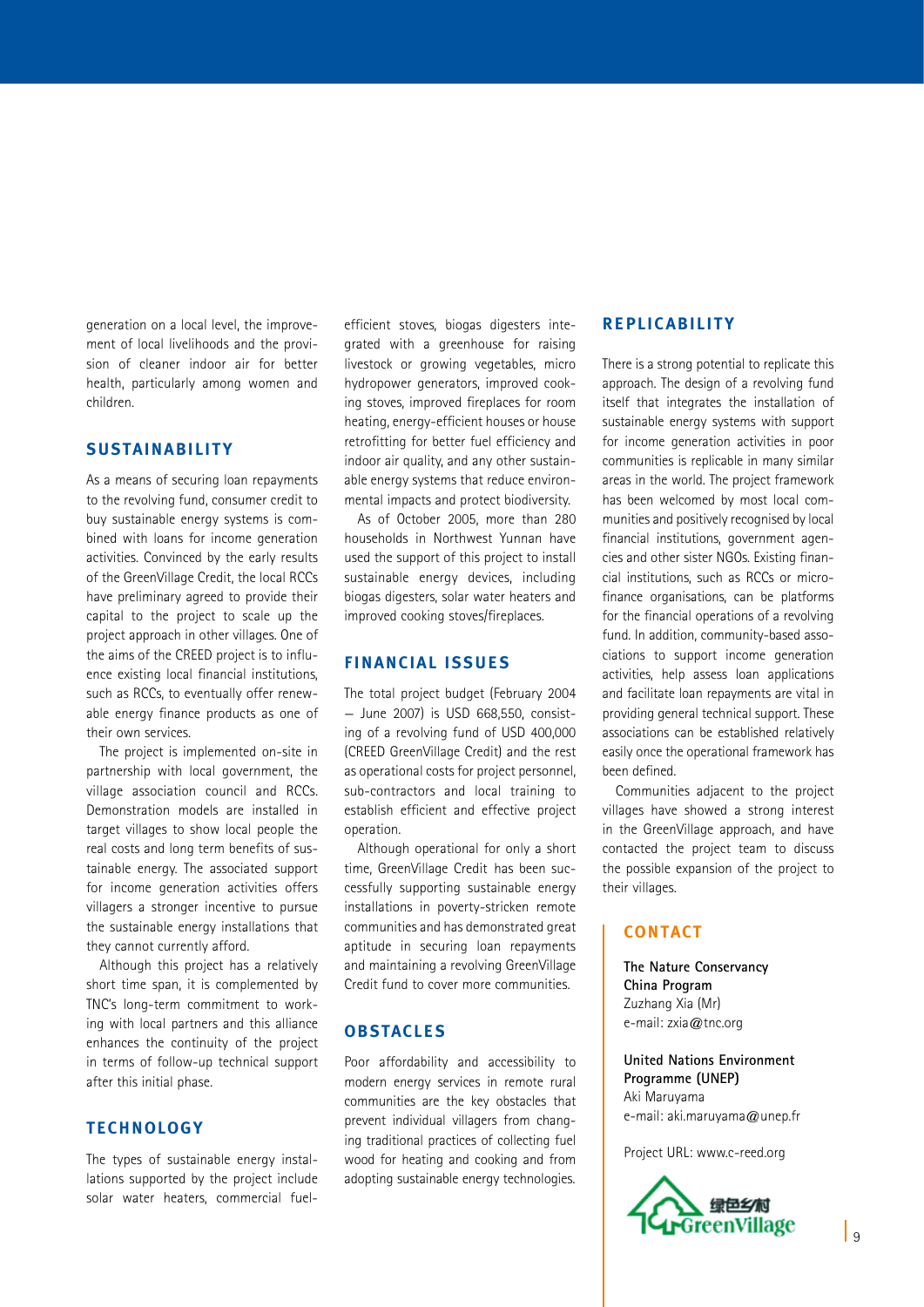# **Capacity Building for Micro Financing of Renewable Energy Technologies**

### **Location:** Nepal

**Project's Aim:**  Stimulate and facilitate micro financing of

biogas plants

**Technical Answer:**  Capacity building



Photo: Winrock

Only 150,000 of Nepal's potential 1.9 million biogas plants have been installed and most of these installations are in relatively affluent areas. High transportation costs to remote scattered villages increase system costs. This, together with a decreasing level of government subsidy, means that rural communities must contribute greater amounts of money to biogas installation. However, these subsistence-based rural communities lack the necessary disposable income to pay the upfront costs of plant construction. Therefore, there is immense demand for an affordable means of credit from such communities. Access to credit plays a vital role in making biogas economically viable for these communities.

The USAID supported project on "Capacity Building for Micro Financing of Renewable Energy Technologies" is implemented by Winrock International in collaboration with the governmental Alternative Energy Promotion Center (AEPC) and the Biogas Sector Partnership, Nepal (BSP). The project is designed to expand the installation and use of biogas plants by increasing access to microfinance for lower income purchasers.

The partners have designated roles: AEPC promotes various renewable energy technologies (RETs), provides subsidy, and manages a revolving fund of 2.5 million

Euros in wholesale loans to MFIs in order that they can then provide credit to farmers for biogas installation. BSP manages the biogas programme, is responsible for research, promotion and quality control. Winrock works to strengthen both the demand and the supply aspects of financing biogas.

### **BENEFITS**

A single biogas unit is estimated to help directly to conserve 3 tons of fuel wood annually. On this basis, the 2,500 biogas plants installed with project support are saving around 67 hectares of forest annually. 75 per cent of the biogas plants are connected to toilets, providing health benefits related to better hygiene practices. Furthermore, biogas reduces harmful indoor air pollution.

Moreover, each biogas plant prevents an average 4.6 tons of  $CO<sub>2</sub>$  emissions from being released into the atmosphere annually. The plants installed have reduced greenhouse gas emissions by over 11,500 tons of  $CO<sub>2</sub>$ .

As a result of this project, 56 masonry jobs were created through the increased demand for biogas plants among MFI clients.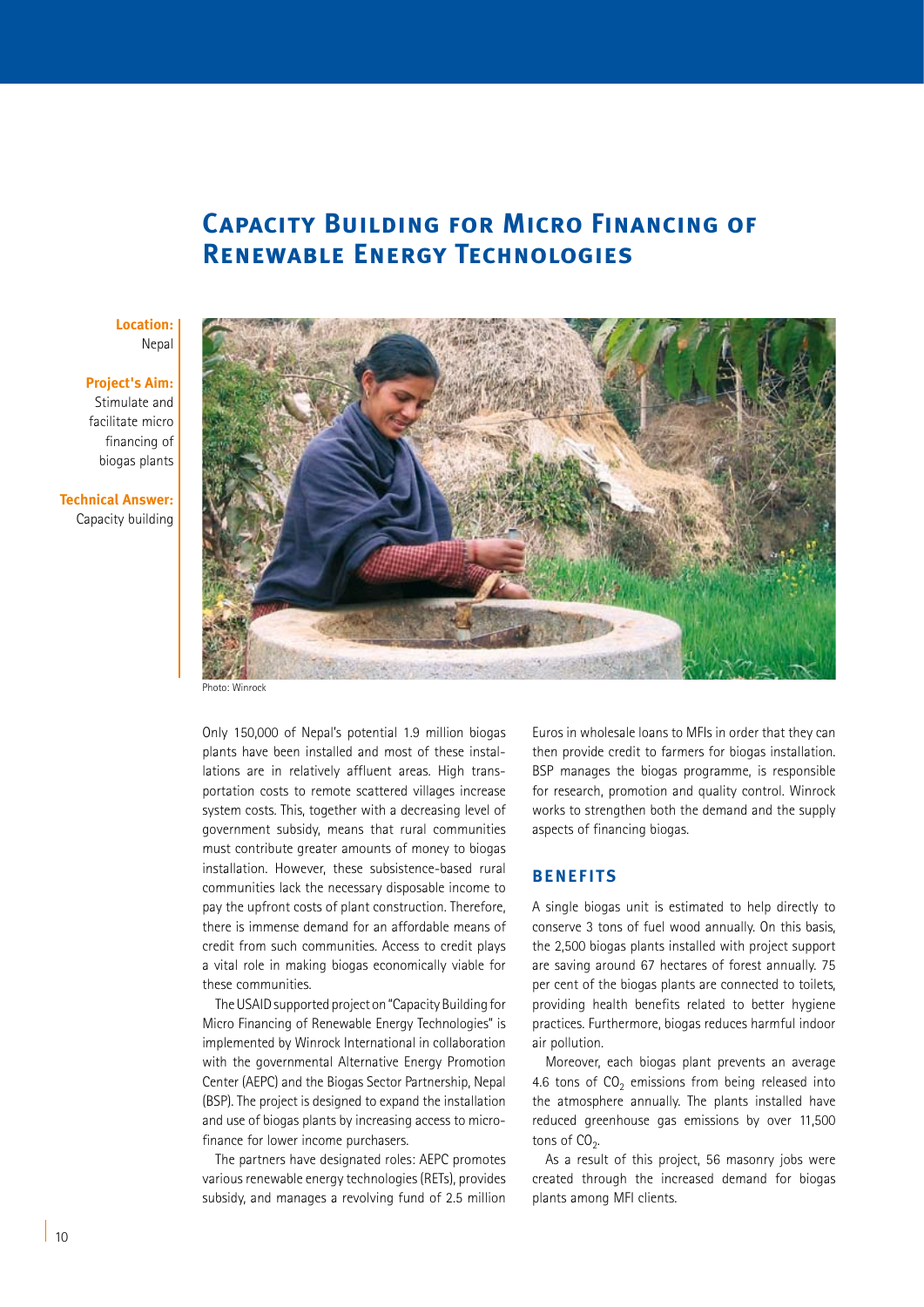Interested MFIs, including dairy cooperatives and forest user groups, are now actively promoting biogas plants among their constituents due to the direct link between cattle raising (with the associated income generation) and availability of raw materials for biogas generation and the link between biogas plants and forest conservation.

### **SUSTAINABILITY**

The project emphasises mobilisation of commercial sources of finance and supports capacity building and awareness creation. Once the project can provide this support to a critical mass of MFIs (around 300), biogas micro financing is expected to take off by itself. Already many MFIs have adopted biogas as a suitable loan product. With declining government subsidy, demand for credit will increase.

### **TECHNOLOGY**

Biogas is a proven technology in Nepal with over 150,000 plants already installed and a 97 per cent operational success rate.

### **FINANCIAL ISSUE S**

The 2005 project target was to facilitate 1,500 biogas loans amounting to USD 200,000, leveraging USD 500,000 in total investment. The project has exceeded this target by facilitating the construction of 1,572 biogas plants through micro credit.

The project has contributed to an increased understanding among MFIs and companies of biogas technology and its financing. The number of micro credit financed biogas plants will increase in the coming years when commercial banks and MFIs move aggressively into this sector. Some commercial banks have

already agreed to provide wholesale loans to MFIs for biogas financing.

Past experience indicates a time delay between capacity building activities and the resultant outcomes. Therefore, it is very difficult to carry out a comprehensive financial input and output analyses of the project at this stage. Through the involvement of two full time professionals, the project, in its two years, has secured USD 333,000 investment in MFI loans, leveraging USD 833,000 in total investment. Training programmes have been conducted on a cost-share basis with MFIs and partner organisations mobilising over USD 50,000 in additional financial resources.

### **OBSTACLE S**

The major problems identified were a lack of awareness about RET micro financing among MFIs, limited sources of wholesale financing and inadequate functional linkage between MFIs and the energy companies. The project is designed to address these problems and has a threepronged approach i.e. capacity building of MFIs, linkage facilitation between various stakeholders and lobbying to create a favourable policy environment.

A number of beneficiaries of the first phase of the training programme were visited to determine progress and to identify barriers and constraints in financing biogas. A platform has been provided for successful MFIs to share experiences.

### **RE PLIC ABILIT Y**

Poor households living in rural areas are deprived of RET benefits due to their lack of disposable income. They are unable to pay the cost of installing systems upfront and need affordable credit. There is, therefore, a universal demand for



Photo: Winrock

credit which MFIs can provide costeffectively.

This programme can be replicated by other MFIs and for other RET technologies since the project mobilises AEPC and other commercial sources of funds and promotes the establishment of competent institutions in this sector through various capacity building initiatives. The training materials and programmes have already been developed and tested, with the result that this type of project can be replicated with marginal incremental cost in the future.

Based on the success of micro financing biogas, MFIs were also trained in micro financing solar home systems, improved water mills and solar tukis (WLED based solar lamps). A number of MFIs have already started financing such systems.

### **CONTACT**

**Winrock Int.** Prem Sagar Subedi e-mail: psubedi@winrock.org.np URL: www.winrock.org.np